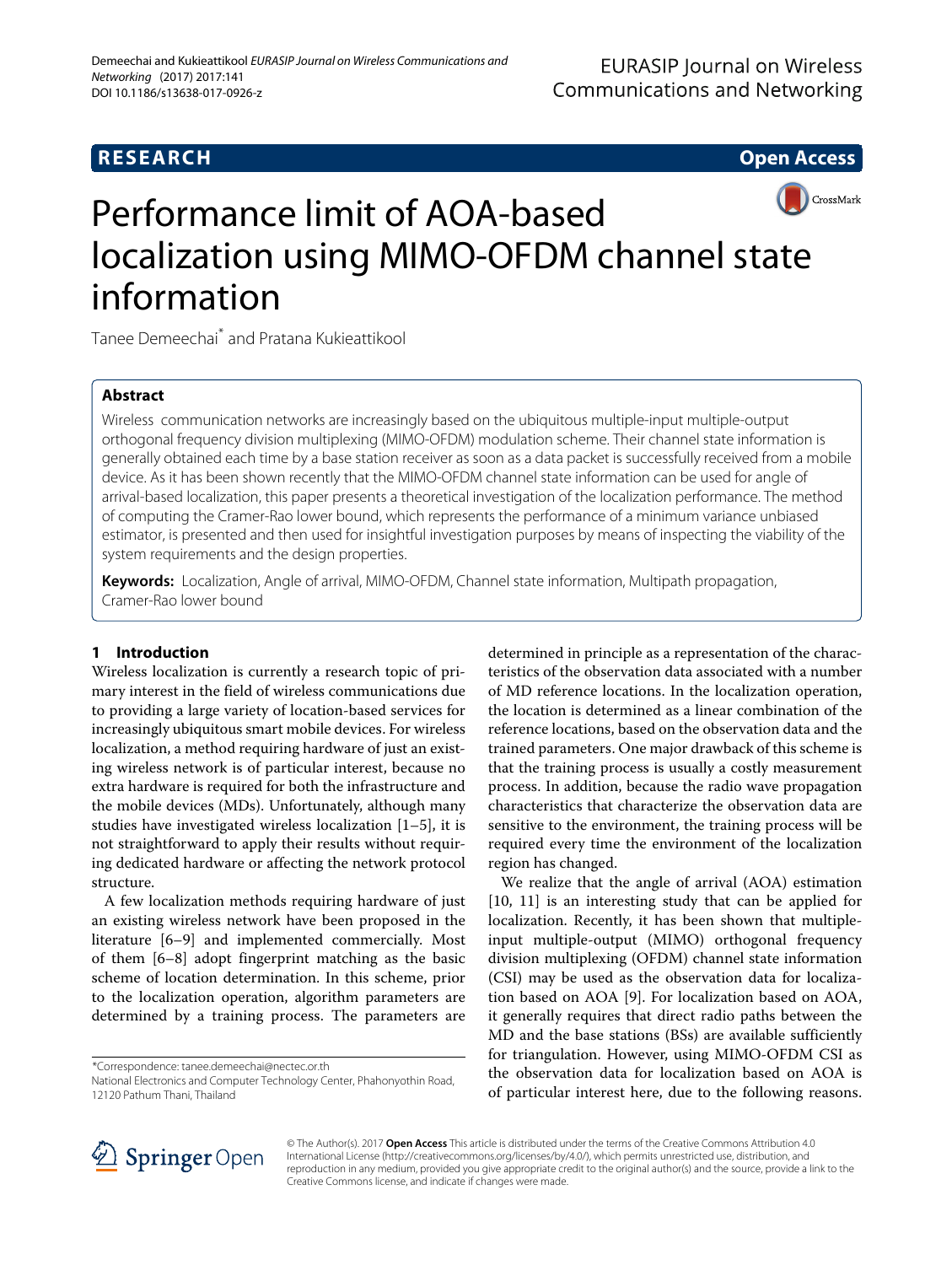AOA-based localization does not require a costly training process. In addition, the MIMO-OFDM technique is currently the top air interface technology prevalently employed for very high-speed wireless networks.

The purpose of this paper is to investigate the performance characteristics of AOA-based localization methods that employ the MIMO-OFDM CSI as the observation data. This may be done by using the Cramer-Rao lower bound (CRLB), which is the variance of the estimation error of a minimum variance unbiased estimator (MVUE), as it has been successfully used to investigate theoretical performance characteristics for a number of related estimation problems [\[12–](#page-9-4)[14\]](#page-9-5). In this paper, a method of computing the CRLB in general for the AOA-based localization that uses MIMO-OFDM CSI as the observation data is presented. Numerical results are then obtained for a specific case detailing about the geometry and placement of the BS antenna arrays and the localization region. The results are discussed, respecting the impact of radio propagation characteristics and system infrastructures on the average system performance and providing fundamental insights on the system requirements and design principles.

# <span id="page-1-1"></span>**2 System and observation models**

Channel frequency response (CFR) for a used OFDM subcarrier is a necessary information for demodulation of data carried by that subcarrier. Conventionally, the transmitter needs to facilitate CFR estimation at the receiver by provision of pilot bits [\[15\]](#page-9-6). It is then reasonable to assume that once a receiver can successfully detect the data carried by the used OFDM subcarriers, it can also provide the CFR for the set of used OFDM subcarriers, i.e., the CSI, at no overhead. For localization, the CSI may be obtained, based on either uplink or downlink transmission, for sending to a localization processor. In this paper, we are only interested in localization with processor residing in the network infrastructure to avoid burdening the generally resource-limited MDs. In this case, uplink CSI estimated by a BS receiver may be sent to the processor at low cost via an existing non-radio connection. On the other hand, sending the downlink CSI estimated by a MD receiver to the processor inevitably requires some radio resource that can be costly. Reducing the cost of sending the downlink CSI to the processor may be done with a chunk-based scheme [\[16](#page-9-7)[–18\]](#page-9-8), where an average magnitude of CFR for a block of contiguous subcarriers is sent instead of the complex values of the CFR of all subcarriers within the block. However, AOA-based localization requires the CFR in complex form [\[9\]](#page-9-0). Therefore, strictly following [\[16–](#page-9-7)[18\]](#page-9-8) may not be appropriate for our problem. In this regard, we consider that a similar chunkbased scheme that sends an average complex CFR for the block instead of the average magnitude may be adopted

for AOA-based localization. This is because the average CFR obtained by this scheme is essentially same as that obtained by a conventional subcarrier-based scheme with the same total bandwidth but larger subcarrier spacing. However, this scheme therefore provides CFR with less details along the frequency axis. Accordingly, the processor will perform worse on separating the direct path from reflection paths, leading eventually to lower performance.

As using the uplink CSI for the localization processor residing in the infrastructure is less cumbersome compared with using the downlink CSI, we assume that the location of a MD is determined by processing the CSI obtained by the MIMO-OFDM receivers of all BSs upon successful reception of a data packet from that MD. Assume that each BS employs an array of antennas, with the spacing between them on the order of half wavelength. Then, the CFR for the *q*-th BS respecting the *k*-th subcarrier and *m*-th antenna can be expressed by [\[9\]](#page-9-0)

<span id="page-1-0"></span>
$$
H_{q,k,m} = \sum_{n=0}^{N_{\rm P}-1} g_{q,n} e^{-j(2\pi t_{q,n}k\Delta + \phi_{q,n,m})} + w_{q,k,m}, \tag{1}
$$

where  $N_P$  is the number of paths in the radio wave propagation model,  $\Delta$  is the OFDM subcarrier spacing,  $g_{q,n}$ is the complex gain with magnitude representing the strength of the *n*-th path for the *q*-th BS,  $t_{q,n}$  is the propagation delay associated with the *n*-th path between the MD antenna and the center of the antenna array of the *q*-th BS and subtracted by a constant delay specific  $\sum_{\forall m} \phi_{q,n,m} = 0$  and sharing a relationship that depends to the *q*-th BS,  $\phi_{q,n,m}$ ,  $\forall m$  are the phase terms obeying on the *q*-th BS antenna array geometry and the AOA to the array from the *n*-th path, and  $w_{q,k,m}$  is the estimation error that is assumed to behave as additive white Gaussian noise (AWGN). Assume that the terms in [\(1\)](#page-1-0) have been sorted in ascending order of  $t_{q,n}$ , i.e.,  $t_{q,n_1} \leq t_{q,n_2}$  if  $n_1 \leq n_2$ . In addition, it is required that direct path from the MD antenna to the BS antenna array exists as the shortest path. Thus, it is the relationship between  $\phi_{q,0,m}$ , ∀*m* that contains the AOA-based location information of the MD.

We have also assumed that the OFDM time synchronizer and provision of the guard interval that houses the cyclic prefix of the OFDM symbol are perfect on their roles. Hence, the following can be deduced in subsequent. First, by perfect provision of the guard interval, the maximum delay spread is not greater than the guard interval length, i.e.,  $t_{q,N_P-1} - t_{q,0} \leq t_g$ , where  $t_g$  is the guard interval length. As a result, letting the *l*-th OFDM symbol excluding cyclic prefix begin arriving at the receiver at time instant  $t<sub>d</sub>$ , we can say that the contribution of the (*l* − 1)-th OFDM symbol arriving at the receiver ends accordingly at time instant  $t_d - t_m$ , where  $t_m \geq 0$  and  $t_m$  =  $t_g$  –  $(t_{q,Np-1} - t_{q,0})$ . Then, by perfect time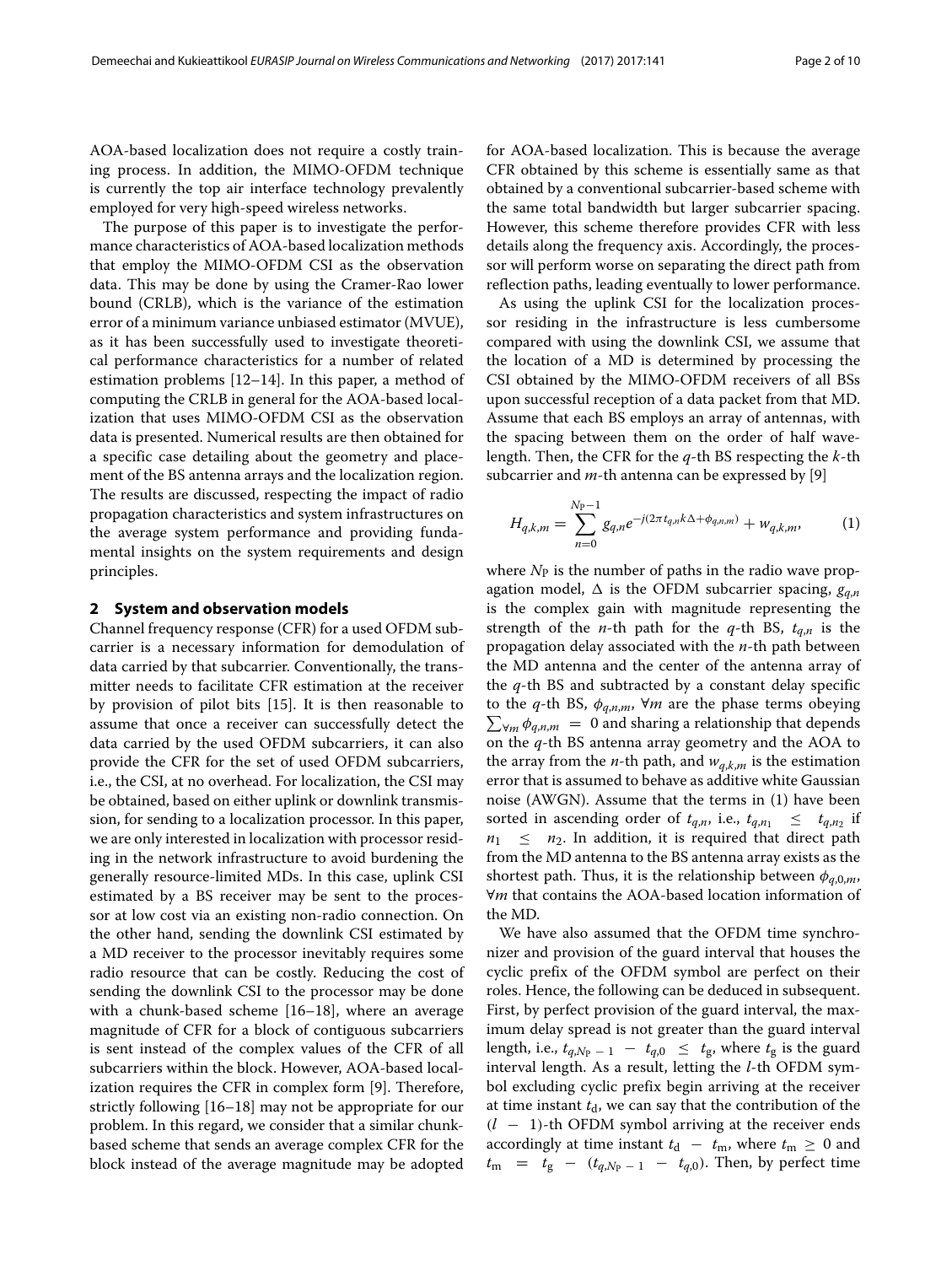synchronization, the receiver should be able to avoid intersymbol interference (ISI) by beginning the demodulation of the *l*-th OFDM symbol at  $t_0$  with  $t_d - t_m \leq t_0 \leq t_d$ . Then, by virtue of the cyclic prefix, the orthogonality between the subcarriers is still preserved, and the direct path manifests itself to the synchronized demodulator as having delay of  $t_{q,0} = t_d - t_0$ . Note that a good practice of OFDM time synchronization is to have  $t_0$  close to  $t_d$ . Accordingly, *tq*,0 is usually a small non-negative number compared with the guard interval length.

#### **3 CRLB computation**

The computation of CRLB can be based on the following theoretical assumptions. The number of antennas which are included in the array corresponds to *Mq* for the *q*-th BS. Then, the observation data from the *q*-th BS may be expressed in a matrix form as

$$
\mathbf{H}_{q,k} = \mathbf{S}_{q,k} + \mathbf{W}_{q,k},\tag{2}
$$

where  $\mathbf{W}_{q,k} = \begin{bmatrix} w_{q,k,1} & w_{q,k,2} & \cdots & w_{q,k,M_q} \end{bmatrix}^{\mathrm{T}}$ , with  $(\cdot)^{\mathrm{T}}$ denoting the matrix transpose,  $\mathbf{S}_{q,k} = \mathbf{A}_q \mathbf{G}_{q,0} \mathbf{R}_{q,0}^k$ , and we have used the following notations.

$$
\mathbf{A}_q = \begin{bmatrix} \mathbf{a}_q(\theta_{q,0}) & \mathbf{a}_q(\theta_{q,1}) & \cdots & \mathbf{a}_q(\theta_{q,N_\text{P}-1}) \end{bmatrix},\tag{3}
$$

where

$$
\mathbf{a}_q(\theta_{q,n}) = \begin{bmatrix} e^{-j\phi_{q,n,1}} & e^{-j\phi_{q,n,2}} & \cdots & e^{-j\phi_{q,n,M_q}} \end{bmatrix}^\mathrm{T} . \tag{4}
$$

Note that  $\mathbf{a}_q(\cdot)$  is a vector-valued function that depends on the  $q$ -th BS antenna array geometry, and  $\theta_{q,n}$  denotes the AOA to the array from the *n*-th radio path. In addition, we have assumed that an AOA can be represented by a single number, and hence, two-dimensional localization is implied.

$$
G_{q,i} = \text{diag}\{g_{q,n}\}_{n=1}^{N_{\text{P}}-1},
$$
\n(5)

$$
\mathbf{R}_{q,i}^k = \left[ \ e^{-j\omega_{q,i}k} \ e^{-j\omega_{q,i+1}k} \ \cdots \ e^{-j\omega_{q,N_{\rm P}-1}k} \right]^{\rm T}, \tag{6}
$$

where  $\omega_{q,n} = 2\pi t_{q,n} \Delta$ . Denote the number of involved BSs as *Q*. Then, since  $\theta_{q,0}$ ,  $1 \leq q \leq Q$  are uniquely determined by the MD location given the geometry and placement of all the BS antenna arrays, we may define the row vector of independent parameters for the observation data as

$$
\mathbf{u} = \begin{bmatrix} x_0 & y_0 & \mathbf{v}_1 & \mathbf{v}_2 & \cdots & \mathbf{v}_Q \end{bmatrix},\tag{7}
$$

where  $x_0$  and  $y_0$  represent the MD location in a Cartesian coordinate system, and

$$
\mathbf{v}_q = \left[ \ \Omega_q \ \Re(\mathbf{g}_q) \ \Im(\mathbf{g}_q) \ \Theta_q \ \right],\tag{8}
$$

with  $\Omega_q = [\omega_{q,0} \omega_{q,1} \cdots \omega_{q,N_P-1}], \mathbf{g}_q = [g_{q,0} g_{q,1} \cdots$ *g<sub>q,Np−1</sub>*], and  $\Theta_q = [\theta_{q,1}\theta_{q,2}\cdots\theta_{q,N_\text{P}-1}]$ . For the CRLB computation, we necessarily evaluate the derivative of **S***q*,*<sup>k</sup>*

with respect to each parameter, and we then obtain the following results.

$$
\mathbf{D}_{q,k}^{(x)} = \frac{\partial \mathbf{S}_{q,k}}{\partial x_0} = \frac{\partial \mathbf{a}_q(\theta_{q,0})}{\partial x_0} g_{q,0} e^{-j\omega_{q,0}k},\tag{9}
$$

$$
\mathbf{D}_{q,k}^{(y)} = \frac{\partial \mathbf{S}_{q,k}}{\partial y_0} = \frac{\partial \mathbf{a}_q(\theta_{q,0})}{\partial y_0} g_{q,0} e^{-j\omega_{q,0}k},\tag{10}
$$

$$
\mathbf{D}_{q,k}^{(\Omega)} = \frac{\partial \mathbf{S}_{q,k}}{\partial \Omega_q} = -jk \mathbf{A}_q \mathbf{G}_{q,0} \text{diag} \left\{ \mathbf{R}_{q,0}^k \right\},\tag{11}
$$

$$
\mathbf{D}_{q,k}^{(\mathbf{g})} = \begin{bmatrix} \frac{\partial \mathbf{S}_{q,k}}{\partial \Re(\mathbf{g}_q)} & \frac{\partial \mathbf{S}_{q,k}}{\partial \Im(\mathbf{g}_q)} \end{bmatrix} = \begin{bmatrix} \mathbf{A}_q \text{diag} \begin{Bmatrix} \mathbf{R}_{q,0}^k \end{Bmatrix} j \mathbf{A}_q \text{diag} \begin{Bmatrix} \mathbf{R}_{q,0}^k \end{Bmatrix} \end{bmatrix},
$$
\n(12)

and

$$
\mathbf{D}_{q,k}^{(\Theta)} = \frac{\partial \mathbf{S}_{q,k}}{\partial \Theta_q} = \begin{bmatrix} \frac{\partial \mathbf{a}_q(\theta_{q,1})}{\partial \theta_{q,1}} & \frac{\partial \mathbf{a}_q(\theta_{q,2})}{\partial \theta_{q,2}} & \cdots & \frac{\partial \mathbf{a}_q(\theta_{q,N_{\text{P}}-1})}{\partial \theta_{q,N_{\text{P}}-1}} \end{bmatrix} \mathbf{G}_{q,1} \text{diag} \left\{ \mathbf{R}_{q,1}^k \right\}.
$$
\n(13)

Let  $S_k$  denote the column vector of complete observation data for the *k*-th subcarrier:

$$
\mathbf{S}_{k} = \left[ \begin{array}{c} \mathbf{S}_{1,k}^{\mathrm{T}} \ \mathbf{S}_{2,k}^{\mathrm{T}} \ \cdots \ \mathbf{S}_{Q,k}^{\mathrm{T}} \end{array} \right]^{\mathrm{T}} . \tag{14}
$$

Also, let  $\mathbf{D}_{q,k}^{(*)} = \left[ \ \mathbf{D}_{q,k}^{(\Omega)} \ \mathbf{D}_{q,k}^{(\mathbf{g})} \ \mathbf{D}_{q,k}^{(\Theta)} \ \right],$  and  $\mathbf{E}_k = \partial \mathbf{S}_k / \partial \mathbf{u}$ . Thus,

<span id="page-2-1"></span>
$$
\mathbf{E}_{k} = \begin{bmatrix} \mathbf{D}_{1,k}^{(x)} & \mathbf{D}_{1,k}^{(y)} & \mathbf{D}_{1,k}^{(*)} & 0 & \cdots & 0 \\ \mathbf{D}_{2,k}^{(x)} & \mathbf{D}_{2,k}^{(y)} & 0 & \mathbf{D}_{2,k}^{(*)} & 0 & \vdots \\ \vdots & \vdots & \vdots & 0 & \ddots & 0 \\ \mathbf{D}_{Q,k}^{(x)} & \mathbf{D}_{Q,k}^{(y)} & 0 & \cdots & 0 & \mathbf{D}_{Q,k}^{(*)} \end{bmatrix} .
$$
 (15)

Then, based on [\[19\]](#page-9-9), the Fisher information matrix for the parameter vector **u** can be computed by

<span id="page-2-0"></span>
$$
\mathbf{I} = \sum_{\forall k} \frac{2}{\sigma^2} \Re(\mathbf{E}_k^{\mathrm{H}} \mathbf{E}_k),\tag{16}
$$

where  $(\cdot)^H$  denotes the matrix conjugate and transpose, and  $\sigma^2$  is the variance of  $w_{q,k,m}$ . Then, the CRLB for the location error can be computed by

<span id="page-2-2"></span>
$$
CRLB = [I^{-1}]_{1,1} + [I^{-1}]_{2,2},
$$
\n(17)

where  $[K]_{i,j}$  denotes the  $(i, j)$  element of matrix **K**.

# **4 Numerical results**

# **4.1 Assumptions**

To gain fundamental insights on the system requirements and design principles, we obtain numerical results specific to the following assumptions.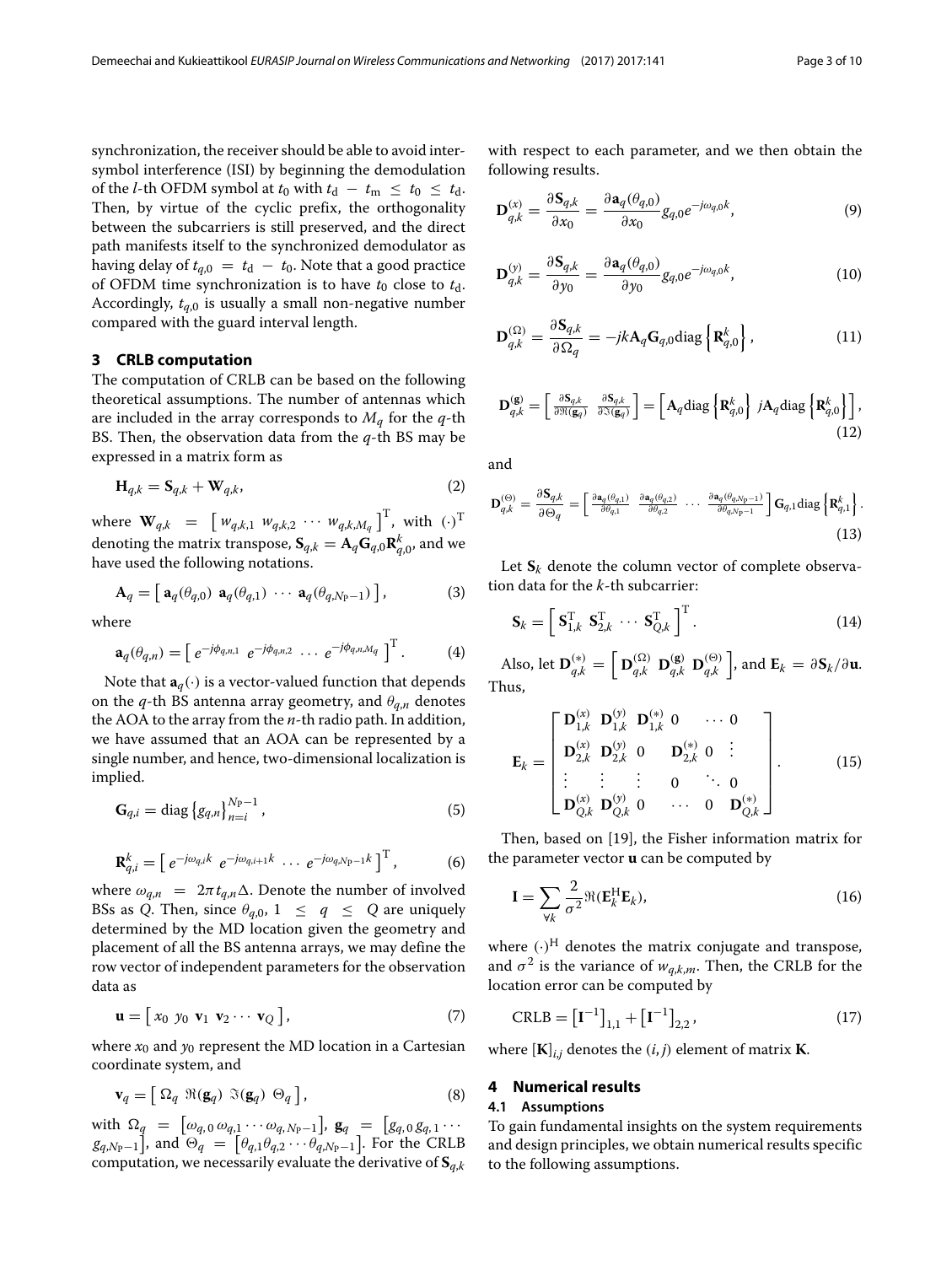#### *4.1.1 Signal model*

The following are assumed for the signal model. An antenna gain of 0 dB is assumed for the MD antenna as well as for each array element of a BS. The variance of  $w_{q,k,m}$  depends only on the system noise, i.e.,  $E[ |H_{q,k,m} - w_{q,k,m}|^2]$  /*E*[  $|w_{q,k,m}|^2$ ] equals the average signal-to-noise ratio per OFDM subcarrier. The noise figure of the OFDM receiver is 4 dB. The number of antennas in an antenna array is a constant, i.e.,  $M_q = M$ ,  $\forall q$ . For the OFDM signal, the center frequency is 5.25 GHz, the subcarrier spacing  $\Delta$  follows that employed in [\[20\]](#page-9-10), i.e.,  $\Delta$  = 312.5 kHz, and the set of used subcar-<br>rier indexes is  $\{k \mid -K \leq k \leq K\}$ , where rier indexes is  $\{k\}$  – *K K* is an integer controlling the bandwidth. We consider the bandwidth without accounting a guard band, i.e.,  $B = (2K + 1)\Delta = (0.625K + 0.3125)$  MHz.

It should be noted that the total bandwidth  $B_T$  practically allocated for the OFDM system is bigger than *B*. This is because guard bands are necessarily allocated to avoid interference from system of nearby spectrum. The guard bands may be implemented by having blocks of subcarriers with zero amplitudes at both ends of the active spectrum. Hence,  $B_T = (N_u + N_z)\Delta$ , where  $N_u$  is the number of used subcarriers  $2K + 1$ , and  $N_z$  is the number of zero amplitude subcarriers. Then, we may note that while both the guard band and guard interval are necessarily allocated to deal with interference, they necessarily reduce the spectrum efficiency. Assume that the guard interval corresponds to cyclic prefix of  $N_c$  sample, where the sampling rate is the nominal one for OFDM, i.e.,  $1/B<sub>T</sub>$ . Then, by the proper anticipation of guard band and interval, the average rate of effectively carried information symbols is down-scaled by  $N_u/(N_u + N_z + N_c)$  as noted in [\[21\]](#page-9-11).

# *4.1.2 Geometrical models*

A linear array with half-wavelength spacing between elements is assumed for each BS antenna array. Accordingly, the following geometrical reference model is applied. Cartesian coordinates  $(x_0, y_0)$  and  $(x_q, y_q)$  are used for referring to the location of respectively the MD and the array center of the *q*-th BS. The relation between the two locations is represented as shown in Fig. [1](#page-3-0) by a polar coordinate  $(r_q, \theta_{q,0})$ . The orientation of an antenna array is represented by the normal looking direction of the array defined as follows. The normal looking direction is determined by first setting the phase shifts of all the antenna elements to be zero and then determining the main radiation direction that is closest to the direction of arrival of the MD. We use  $\gamma_a$  to represent the normal looking direction for the *q*-th BS, as a counterclockwise angle relative to the *x*-axis. For example, if the placement line of the *q*-th BS antenna array is on the *x*-axis in Fig. [1,](#page-3-0)  $\gamma_q$  will be  $\pi/2$ . Assuming  $r_q$  is much greater than the spacing between



<span id="page-3-0"></span>the antenna array elements, then  $\phi_{a,n,m}$ ,  $\forall (q, n, m)$  can be approximated by

$$
\phi_{q,n,m} = \pi (m - (M+1)/2) \sin(\theta_{q,n} - \gamma_q). \tag{18}
$$

Thus,

$$
\frac{\partial \mathbf{a}_q(\theta_{q,n})}{\partial \theta_{q,n}} = -j\pi \cos(\theta_{q,n} - \gamma_q) \text{diag}\left\{m - (M+1)/2\right\}_{m=1}^M \mathbf{a}_q(\theta_{q,n}),
$$
\n(19)

$$
\frac{\partial \mathbf{a}_q(\theta_{q,0})}{\partial x_0} = j\pi r_q^{-1} \sin(\theta_{q,0}) \cos(\theta_{q,0} - \gamma_q)
$$
  
diag  $\{m - (M+1)/2\}_{m=1}^M \mathbf{a}_q(\theta_{q,0}),$  (20)

and

$$
\frac{\partial \mathbf{a}_q(\theta_{q,0})}{\partial y_0} = -j\pi r_q^{-1} \cos(\theta_{q,0}) \cos(\theta_{q,0} - \gamma_q)
$$
\n
$$
\text{diag}\left\{m - (M+1)/2\right\}_{m=1}^M \mathbf{a}_q(\theta_{q,0}).\tag{21}
$$

The performance results will be obtained by averaging the computed CRLBs over various values of the parameter vector **u**. Figure [2](#page-4-0) shows the geometrical assumptions, on which the variation of **u** is based. It shows that the region of interest for localization is a square with area of 400  $m<sup>2</sup>$ , there is a BS located at each corner, and the normal looking directions of the four arrays are pointed towards the region center.

#### *4.1.3 Multipath propagation model*

Radio wave propagation is subjected to multipath characteristics, which depend on the environment. In this paper, the multipath characteristics are varied, respecting density of the multipaths and relationship between the powers of direct and reflection paths, for investigation of their impacts on the CRLB performance. In this regard, the following statistical model is employed.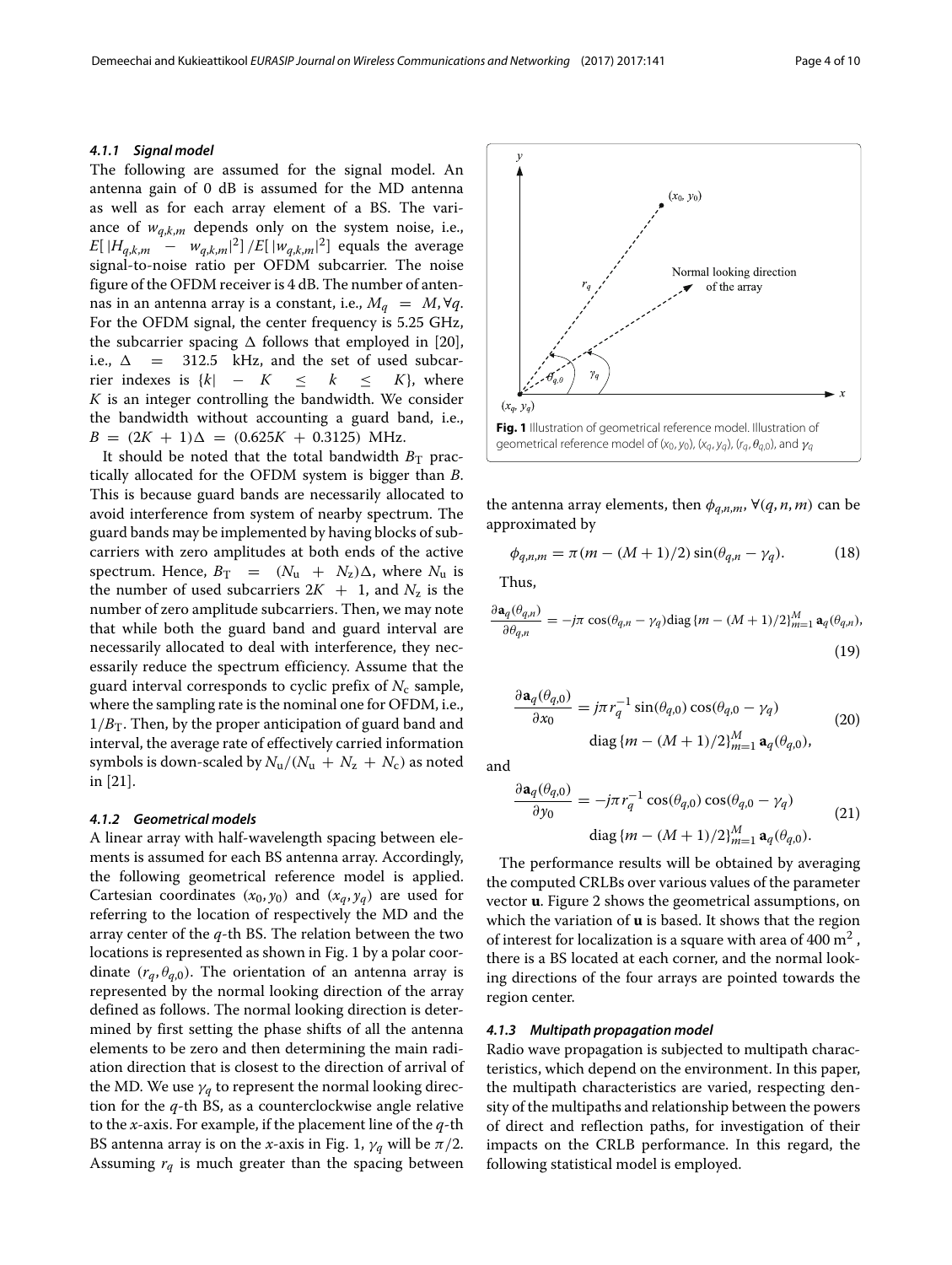

<span id="page-4-0"></span>**The direct path** The direct path parameters for the *q*-th BS consist of only  $g_{q,0}$  and  $\omega_{q,0}$ , because  $\theta_{q,0}$  can be determined form  $x_0$  and  $y_0$ . In this paper,  $\angle g_{q,0}$  is drawn from a uniform distribution over [0,  $2\pi$ ), and  $|g_{q,0}|$  is obtained, based on the free-space path loss model. Assume the variance of  $w_{a,k,m}$  is  $\sigma^2 = 1$ . Also, recall that the gain of each antenna is 0 dB. Thus,

<span id="page-4-2"></span>
$$
|g_{q,0}|^2 = P_t \left(\frac{c}{4\pi f_c r_q}\right)^2 / (\kappa T_e B),
$$
 (22)

where  $P_t$  is the MD transmitted power,  $c$  is the light speed,  $f_c = 5.25E + 9$  Hz as assumed,  $\kappa$  is the Boltzmann constant, and  $T_e$  is the effective noise temperature of the BS receiver. For the value of  $\omega_{q,0}$ , we set  $t_{q,0} = 0$ , based on the discussion in Section [2.](#page-1-1)

**The reflection paths** In this paper,  $\angle g_{q,n}$  and  $\theta_{q,n}$ ,  $\forall n > 0$ are independently drawn from a uniform distribution over  $[0, 2\pi)$ . In addition,  $|g_{q,n}|$  and  $\omega_{q,n}$ ,  $n > 0$  are set to obey

$$
\frac{|g_{q,n-1}|^2}{|g_{q,n}|^2} = \rho,\tag{23}
$$

<span id="page-4-4"></span>and

$$
t_{q,n} - t_{q,n-1} = \delta,\tag{24}
$$

where  $\rho$  reflects a constant power-decay condition, and  $\delta^{-1}$  reflects the multipath density. The magnitude of a reflection path is not modeled to have a random characteristic, as it is treated as a controlled variable of the study. However, as the reflection paths are delayed relative to the direct path and their complex amplitudes have identical and independent random phases, the frequency response over the frequency band of the signal has a random frequency-selective fading characteristic. In this regard, we may note from [\(1\)](#page-1-0) that the CFR for a specific subcarrier is a summation of independent complex zero mean circularly symmetric random variables. Hence, for large *N*<sup>P</sup> , the frequency response over a subcarrier could exhibit frequency flat-fading characteristics with Rayleigh or Rician distribution, the common characteristics in practical radio propagation environments [\[22\]](#page-9-12). The Rayleigh distribution could occur when  $|g_{q,0}|^2 \ll \sum_{n=1}^{Np-1} |g_{q,n}|^2$ , which is possible with  $\rho \approx 1$ . This is because when  $\rho = 1$ , we have  $|g_{q,n}|=|g_{q,0}|$  for all  $n>0$  and accordingly the Rician *K* factor [\[22\]](#page-9-12) is  $1/(N_{\rm P}-1) \approx 0$ . On the other hand, the Rician distribution could occur when  $|g_{q,0}|^2 \gg \sum_{n=1}^{N_P-1} |g_{q,n}|^2$ , which is possible with  $\rho \gg 1$ .

# **4.2 Discussion**

The mean square error (MSE) performance results presented here are obtained by averaging the computed CRLBs over various values of the parameter vector **u**. In this regard, the MD is uniformly and randomly located in the 400-m2 region, except the locations that are close to the center of an antenna array by less than 1 m. The performance will be presented for  $P_t = -20$  dBm, respecting the infrastructure conditions (*B* and *M*) and the radio propagation characteristics ( $\rho$ ,  $\delta$ , and  $N_P$ ). The performance respecting  $P_t$  is not presented, because it is obvious that the MSE-versus-*P*<sup>t</sup> curve in this case is a line with a slope of −10 dB/decade. Note also that a study of the performance respecting geometry may be useful in determining the positions of BS antenna arrays [\[23\]](#page-9-13). Such study is beyond the scope of our work, and we believe it merits further investigation.

Figures [3](#page-4-1) and [4](#page-5-0) show the MSE performance in relation to *B* and *M*, for  $\delta = 10$  ns,  $\rho = 0$  dB, and  $N_p = 5$ . Note that changing *M* affects the quantity of observation

<span id="page-4-3"></span><span id="page-4-1"></span>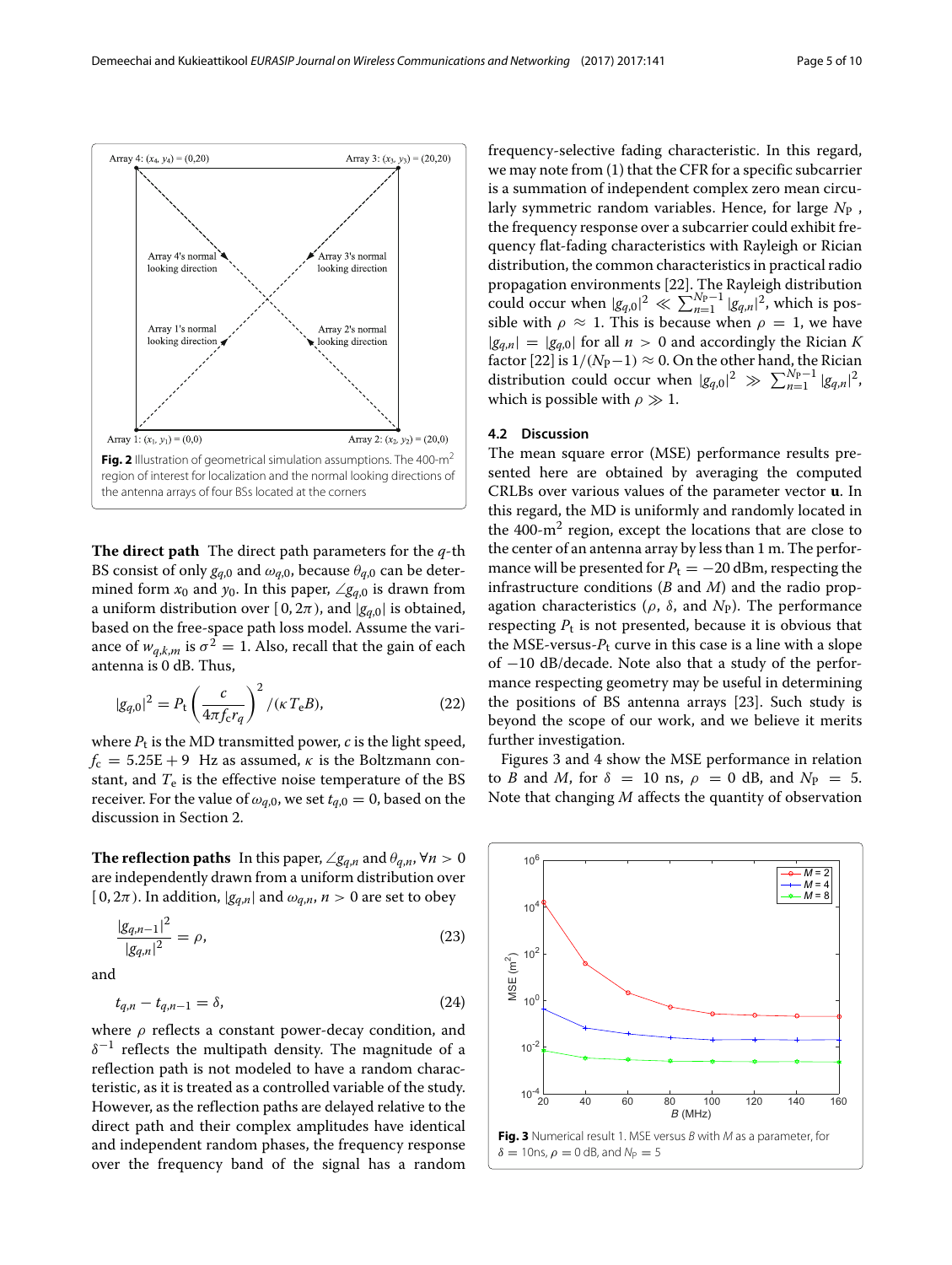

<span id="page-5-0"></span>data and accordingly the number of rows of  $E_k$  that equals *QM*. Also, changing *B* affects the quantity of observation data and accordingly the number of summands in [\(16\)](#page-2-0) that equals  $2K + 1$ . In addition, by changing *B*, we must recompute  $g_{q,n}$ ,  $\forall (q, n)$ , according to [\(22\)](#page-4-2) and [\(23\)](#page-4-3), for use in the construction of new  $E_k$ . Figure [3](#page-4-1) shows that the MSE may be reduced by increasing *B*, but there is a limit where the MSE cannot be reduced further. According to the figure, that limit is found to be reachable at smaller *B* for larger *M*. That limit is also found to depend on *M*, as the limits for *M* = 2, 4, and 8 are respectively about 0.2094, 0.0201, and 0.0023  $m^2$ . Figure [4](#page-5-0) shows that the MSE may be reduced by increasing *M*. However, as *M* becomes larger, the MSE always decreases while the importance of *B* becomes lesser, as the MSE limit discussed above is being reached. Hence, the above observations may be summarized as follows. The MSE performance can be generally improved by increasing either *B* or *M*, but increasing *B* can only reduce the MSE to a limit depending on *M*. Increasing *M* alone can push the MSE to the limit, which is also smaller as *M* increases. In addition, with a larger *M*, a smaller *B* would be required for the MSE to approach the limit.

Figure [5](#page-5-1) shows the MSE performance in relation to  $N_P$ and *M*, for  $B = 40$  MHz,  $\delta = 10$  ns, and  $\rho = 0$  dB, which includes the free-space results  $(N_P = 1)$ . Note that changing *N*<sup>P</sup> affects the number of parameters for estimation and accordingly the number of columns of  $E_k$  that equals  $(4N_P - 1)Q + 2$ . Interestingly, it should be first noted that the free-space results in Fig. [5](#page-5-1) and the MSE limits in Fig. [3](#page-4-1) are same. This suggests that the MSE limit previously discussed corresponds to the performance virtually obtained from free-space channel. Hence, in this paper, we will refer to the free-space channel result as the free-space limit. This limiting characteristic of the MSE is consistent with the following principles. First, note from



<span id="page-5-1"></span>[\(1\)](#page-1-0) that the contribution of a particular path is a complex sinusoidal function of *k* with a particular frequency depending on the path delay. In this regard, we should note that direct-path AOA estimation basically requires separating the direct-path contribution from reflectionpath contributions, where large *B* is of great help. This is because of that the key difference between the paths is the sinusoidal frequency and that a less ambiguous result on such frequency determination basically requires observing the CFR over a larger range of *k*. Then, once *B* is large enough for perfect path separation, further increasing *B* while retaining the total transmitted power as assumed here is not seen to further improve the localization performance. This indicates that AOA estimation performance for a perfectly separated path depends on the total transmitted signal power, regardless of the signal bandwidth. Hence, increasing *B* by more spreading of the fixed transmitted power over the spectrum can only help the MVUE separate the multipaths, which eventually pushes the performance to approach the free-space limit. Figure [5](#page-5-1) also shows that the logarithm of the MSE rises almost linearly with  $N_P$  for  $M = 2$ , while for other  $M$ , the MSE remains almost constant even if  $N_P$  is close to 10. The results for  $N_P = 5$  $N_P = 5$  in Fig. 5 are consistent with the results of the same case, i.e.,  $B = 40$  MHz, in Fig. [3.](#page-4-1) The results of the mentioned case from both figures consistently indicate that the MSE is far from the free-space limit for  $M = 2$ , while for other *M*, the MSE is already close to the free-space limit. Hence, if the MSE is already close to the free-space limit due to an appropriate provision of *B* and *M* to deal with the multipath environment, the MVUE will be robust against variation of *N*P. Otherwise, the corresponding MSE will rise exponentially with *N*P.

Figure [6](#page-6-0) shows the MSE performance in relation to *N*<sub>P</sub> and *B*, for  $M = 2$ ,  $\delta = 10$  ns, and  $\rho = 0$  dB.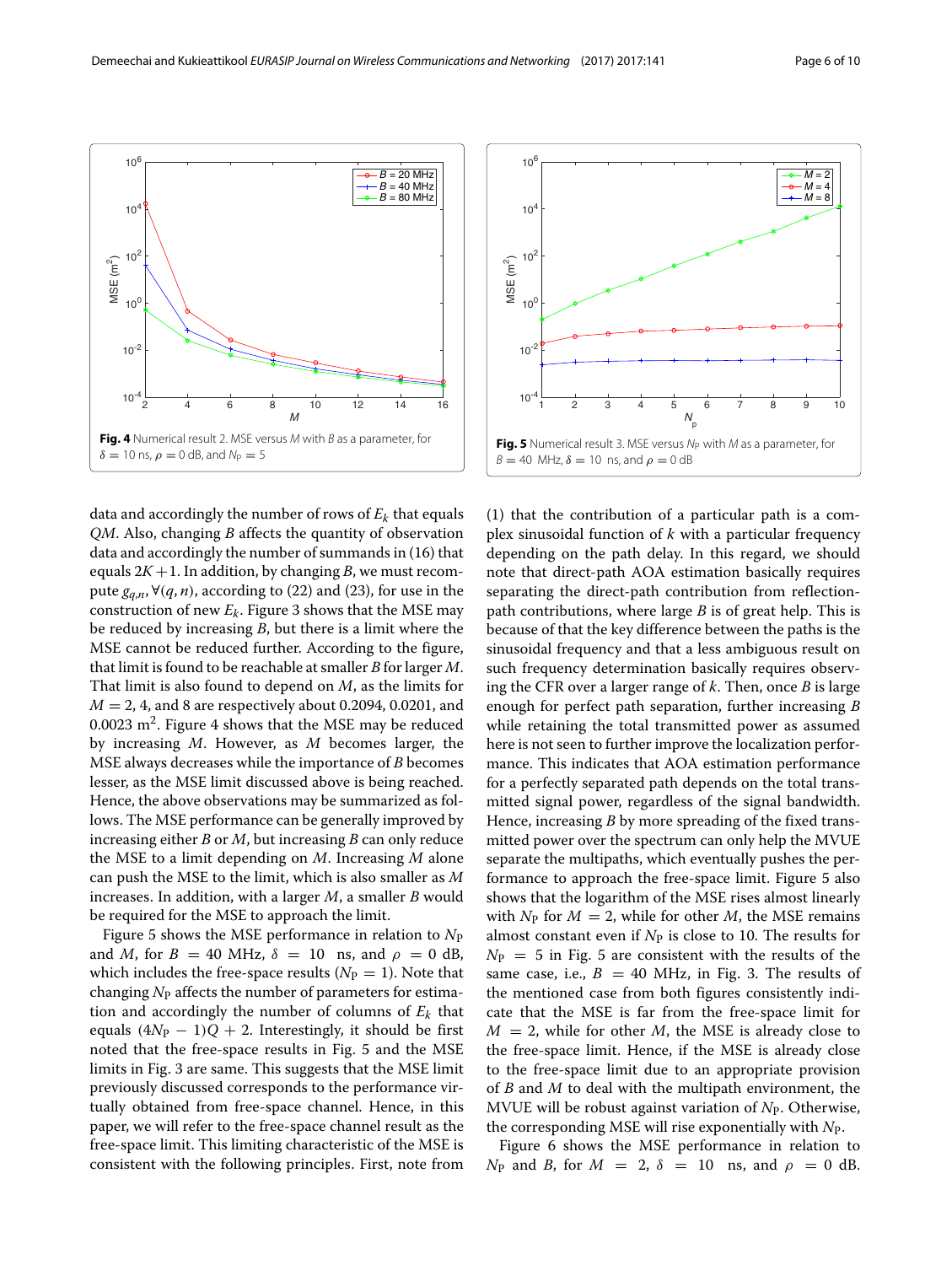

<span id="page-6-0"></span>The figure provides same observations as previously discussed, regarding the characteristics of MSE against *N*<sup>P</sup> and impact of increasing *B* on the MSE performance for multipath environments. Interestingly, it also shows that the free-space results do not depend on *B*. Theoretically, this may be justified by the following considerations. For  $N_P$  = 1, [\(1\)](#page-1-0) becomes  $H_{q,k,m}$  =  $g_{q,0}e^{-j(\omega_{q,0}k+\phi_{q,0,m})}$  + *wq*,*k*,*m*. The AOA-based localization basically relies on the estimation of  $\phi_{q,0,m}$ ,  $\forall (q,m)$ , in which the AOA information is contained. As a result of [\[24\]](#page-9-14), we note that the CRLB of  $\phi_{q,0,m}$  based on the  $(2K + 1)$  sample observation of  $H_{q,k,m}$  is inversely proportional to  $|g_{q,0}|^2(2K+1)$ for large *K*. Recall that  $B = (2K + 1)\Delta$ , and  $|g_{q,0}|^2 B$  is proportional to  $P_t$  according to [\(22\)](#page-4-2). Therefore,  $|g_{q,0}|^2(2K + 1)$  is also proportional to  $P_t$ . In addition, the CRLB of  $\phi_{q,0,m}$  depends on  $P_t$ , instead of *B*. Note also that by first-order approximation, the association between a small error of  $\phi_{q,0,m}$  and the resulting localization error is approximately linear. Therefore, the free-space localization CRLB results also depend on *P*t, instead of *B*.

Finally, regarding comparison between the impacts of *B* and *M* on the MSE performance, we note from Figs. [3,](#page-4-1) [4,](#page-5-0) [5](#page-5-1) and [6](#page-6-0) that doubling *M* gives greater performance benefit than doubling *B* for all cases observable from the figures. This should come from the following principles of AOAbased localization using [\(1\)](#page-1-0). Increasing *B* while maintaining  $P_t$  only helps the MVUE separate the multipaths. On the other hand, increasing *M* not only provides more observation data that help multipath separation but also improves AOA sensitivity and therefore the free-space limit.

Figure [7](#page-6-1) shows the MSE performance in relation to  $\delta$ and *M*, for  $B = 80$  MHz,  $\rho = 0$  dB, and  $N_p = 10$ , while Fig. [8](#page-6-2) shows the MSE performance in relation to  $\delta$ 



<span id="page-6-1"></span>and *B*, for  $M = 4$ ,  $\rho = 0$  dB, and  $N_P = 10$ . Note that changing  $\delta$  does not affect either the size of  $E_k$  or the number of summands in [\(16\)](#page-2-0), because it does not affect either quantity of observation data or the number of parameters for estimation. By changing  $\delta$ , we only recompute  $\omega_{a,n}$ , *n* > 0,∀*q* to obey [\(24\)](#page-4-4) for use in the construction of new *Ek*. Below are the reported various observations from the figures. The multipath density has a profound impact on the MSE performance, as the performance tends to get severely worse than the free-space limit when  $\delta$  is lower than a certain boundary value that can be reduced by increasing *B* or *M*. For example, it can be seen from Fig. [7](#page-6-1) that for  $M = 4$ , the MSE starts to get worse than the free-space limit when the  $\delta$  is decreasing below a value between 5 and 10 ns, while for a larger *M*, such characteristic occurs at a smaller  $δ$ . It can be also seen from Fig. [8](#page-6-2)

<span id="page-6-2"></span>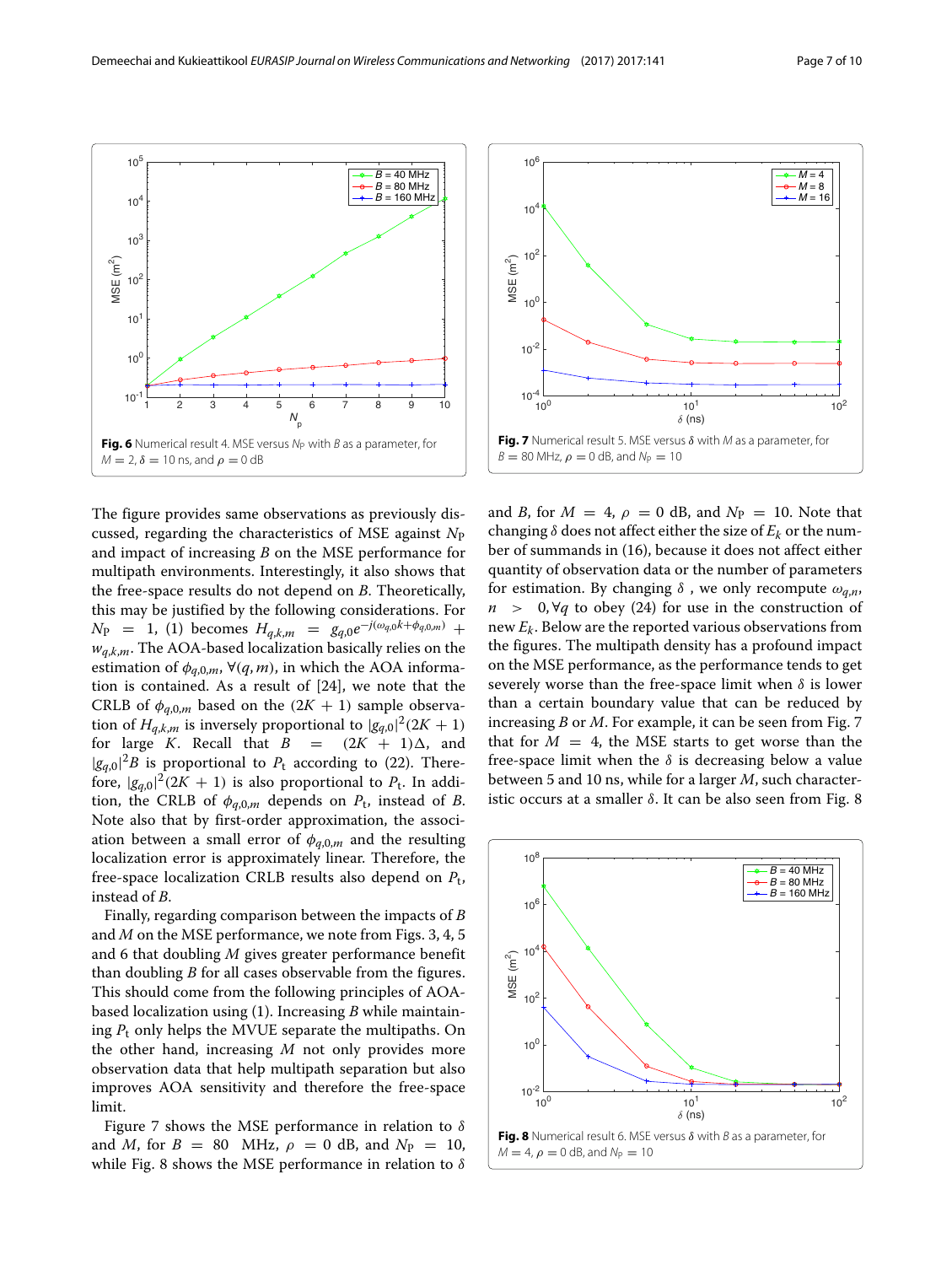that for  $B = 40$  MHz, the MSE starts to get worse than the free-space limit when the  $\delta$  is decreasing below a value between 10 and 20 ns, while for a larger *B*, such characteristic occurs at a smaller  $\delta$ . It may be also noted from Fig. [7](#page-6-1) that in addition to reducing the boundary value, provision for a larger *M* also reduces the rate of deterioration when the  $\delta$  decreases below beyond the boundary value. Again, regarding comparison between the impacts of *B* and *M* on the MSE performance, we see that increasing *M* provides greater performance benefit.

Figure [9](#page-7-0) shows the MSE performance in relation to  $\rho$ and *M*, for  $B = 80$  MHz,  $\delta = 2$  ns, and  $N_P = 10$ . Note that changing  $\rho$  does not affect either the size of  $E_k$  or the number of summands in [\(16\)](#page-2-0). By changing  $\rho$ , we only recompute  $g_{q,n}$ ,  $n > 0$ ,  $\forall q$  to obey [\(23\)](#page-4-3) for use in the construction of new *Ek*. The figure shows that all curves are essentially flat, and therefore, the MSE seems to be independent of  $\rho$ . Comparing the MSE results in Fig. [9](#page-7-0) and the free-space limits observable from Fig. [7,](#page-6-1) we see that the MSE at  $\delta = 2$  ns is farthest to the free-space limit when  $M = 4$ , while it is nearest when  $M = 16$ . The flat characteristic of the curves in Fig. [9](#page-7-0) exists, no matter how far from the free-space limit the MSE is. This may sound surprising, because the channel at  $\rho = 20$  dB is very much alike a free-space channel, and for this condition, one can easily design an algorithm that performs very close to the free-space limit. An algorithm that simply treats the channel as a free-space channel should be able to achieve such performance, because that insignificant model mismatch should only cause insignificant bias to the estimation result. This also means that when the modeled reflection paths are weak, the MVUE could perform surprisingly as poor as the case where the paths are strong. Such behavior of the MVUE, which embraces all modeled paths into its idealized unbiased estimation task, will be

<span id="page-7-0"></span>

mathematically justified soon in this section. Hence, we suggest that reflection paths with insignificant amplitude should not be included explicitly in the channel model. This is to maintain that the CRLB may be also meaningful in a study of biased estimation algorithms.

We may claim more strictly from the results in Fig. [9](#page-7-0) that the localization performance of the MVUE is independent of the strength of a reflection path. This can be mathematically justified by the following considerations. Note that the gain of a particular reflection path appears as a constant factor consistently for all non-zero elements along only two columns of  $E_k$ . For a specific  $g_{q,n}$ ,  $n > 0$ , such two columns correspond to respectively the (*n*+1)-th column of  $\mathbf{D}_{q,k}^{(\Omega)}$  and the *n*-th column of  $\mathbf{D}_{q,k}^{(\Theta)}$  . The indexes of them within  $E_k$  are always greater than two, because they all belong to  $\mathbf{D}_{q,k}^{(*)}$  in [\(15\)](#page-2-1). Therefore, by scaling the value of the  $g_{q,n}$  with a real factor,  $E_k$  can be recomputed accordingly by post-multiplying itself with a real constant diagonal matrix, where all diagonal elements are equal to one except the elements associated with the two indexes. The inverse of the Fisher information matrix can then be recomputed by pre- and post-multiplying itself with the inverse of that diagonal matrix. Such operation will not affect the localization performance of the MVUE computed by [\(17\)](#page-2-2), because the two indexes are always greater than two.

We have been realizing from the results of Figs. [7](#page-6-1) and [8](#page-6-2) that the multipath density reflected by  $\delta$  is crucial to the effectiveness of the infrastructure reflected by *B* and *M*. However, we consider that care may be only required for the second path that has delay closest to the direct path, because it contributes most to the difficulty of separating the direct path from other paths. Thus, it may be more interesting to investigate the case of channels where the path delay rule in [\(24\)](#page-4-4) is replaced by

$$
t_{q,n} - t_{q,n-1} = \begin{cases} \delta_0, \text{ if } n = 1\\ \delta_1, \text{ otherwise.} \end{cases}
$$
 (25)

Figure [10](#page-8-3) shows the MSE performance in relation to  $\delta_1$  and *B*, for  $M = 4$ ,  $\rho = 0$  dB,  $N_P = 10$ ,  $\delta_0 = 10$ ns, and  $\delta_1 \leq 10$  ns, which can then be compared with the cases  $\delta_0 = \delta_1 \leq 10$  ns presented in Fig. [8.](#page-6-2) We can then see that the performance degradation due to moving from  $\delta_0 = \delta_1 = 10$  ns to  $\delta_0 = 10$  ns with  $\delta_1 = 1$ ns is much less than the degradation due to moving from the same original condition to  $\delta_0 = \delta_1 = 1$  ns. Hence, allowing the reflection paths to be close in delay between themselves could not degrade the performance so much, compared to allowing significant reflection paths to be close in delay to the direct path. It is then very important to give much care for each significant reflection path with delay close to that of the direct path. Note that a position of scatterer that could produce such a reflection path can only be around the straight line connecting the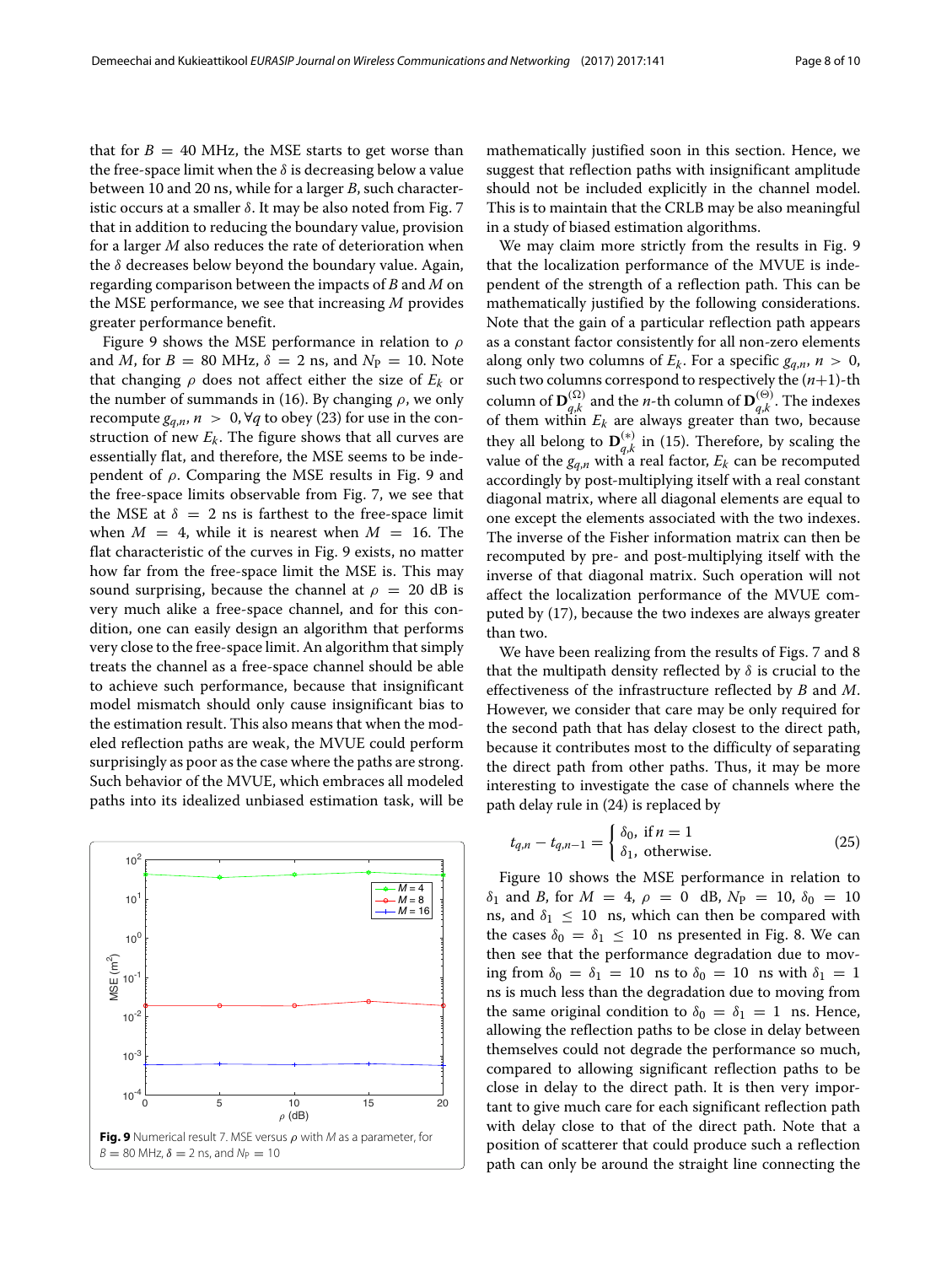

<span id="page-8-3"></span>MD and the BS. For such a position, we may further note that everyone around the BS is most cumbersome. This is because the corresponding reflection path AOA can be considerably different from the direct-path AOA, and then, the reflection path needs to be modeled explicitly as having such different AOA but similar delay to that of the direct path. On the other hand, for such a scatterer position rather than those around the BS, the corresponding reflection path AOA cannot be considerably different from the direct-path AOA. Accordingly, by neglecting the seen insignificant difference on both the delay and AOA, the reflection path can be approximately modeled by merging itself with the direct path based on only complex path-amplitude addition. Therefore, it is important to avoid the most cumbersome scatterers by ensuring that the BS antenna arrays are carefully placed not close to any significant reflective materials, and in some cases, using radio-absorptive materials may be helpful.

# **5 Conclusions**

We studied the problem of AOA-based localization using MIMO-OFDM channel state information as observation data. In particular, we derived a method to compute the CRLB which is a fundamental limit on the localization MSE and applied it to obtain fundamental insights into the problem. We found that the CRLB is independent of the strength of a reflection path. Therefore, we suggested that reflection paths with insignificant amplitude should not be included explicitly in the channel model. Provided that the mobile device-transmitted signal power is fixed, the following may be concluded from our investigation. The MSE localization performance can be improved by increasing the transmitted signal bandwidth *B* alone. However, there is a limit where further

increasing *B* cannot further improve the performance. The limit is found to equal the performance virtually obtained from the free-space radio propagation assumption. The performance can be considerably improved also by increasing the base station antenna array size *M* alone, as, when *M* increases, not only does the free-space limit decrease but also the MSE gets closer to the decreasing limit. In particular, scaling *M* always has greater impact on the MSE than scaling *B*. Provided that the MSE is close to the free-space limit, the optimum unbiased estimator will be robust to variation on the number of multipaths *N*P. Otherwise, the MSE will rise exponentially with  $N_{P}$ . The multipath density that is inversely proportional to  $\delta$  has a profound impact on the MSE performance, as the performance tends to get severely worse than the free-space limit when the density is higher than a value proportional to *B* and *M*. Finally, when significant reflection paths with AOAs very different from that of the direct path have similar delays to that of the direct path, the localization performance could be severely degraded.

#### **Acknowledgements**

The authors would like to thank the anonymous reviewers for their constructive comments, which helped a lot to improve the presentation of this paper.

#### **Funding**

Not applicable.

#### **Authors' contributions**

Both authors contributed to the searching of the literature. TD contributed to theoretical analysis. Both authors contributed to the design and implementation of computer simulation experiments and interpretation of the results. Both authors have read and approved the final manuscript.

#### **Competing interests**

The authors declare that they have no competing interests.

#### **Publisher's Note**

Springer Nature remains neutral with regard to jurisdictional claims in published maps and institutional affiliations.

# Received: 9 January 2017 Accepted: 4 August 2017 Published online: 03 October 2017

#### **References**

- <span id="page-8-0"></span>1. H Liu, H Darabi, P Banerjee, J Liu, Survey of wireless indoor positioning techniques and systems. IEEE Trans. Syst. Man Cybern. Part C Appl. Rev. **37**(6), 1067–1080 (2007)
- 2. Z Farid, R Nordin, M Ismail, Recent advances in wireless indoor localization techniques and system. J. Comput. Netw. Commun. **2013**(185138), 1–12 (2013)
- 3. K Yu, I Sharp, YJ Guo, Ground-based wireless positioning, 1st edn. (Wiley, West Sussex, 2009)
- 4. Y Zhao, K Liu, Y Ma, Z Li, An improved k-NN algorithm for localization in multipath environments. EURASIP J. Wirel. Commun. Netw. **2014**(208), 1–10 (2014)
- <span id="page-8-1"></span>5. MB Zeytinci, V Sari, FK Harmanci, E Anarim, M Akar, Location estimation using RSS measurements with unknown path loss exponents. EURASIP J. Wirel. Commun. Netw. **2013**(178), 1–14 (2013)
- <span id="page-8-2"></span>6. P Bahl, VN Padmanabhan, in IEEE INFOCOM. RADAR: an in-building RF-based user location and tracking system (The Institute of Electrical and Electronics Engineers (IEEE), Piscataway, 2000), pp. 775–784